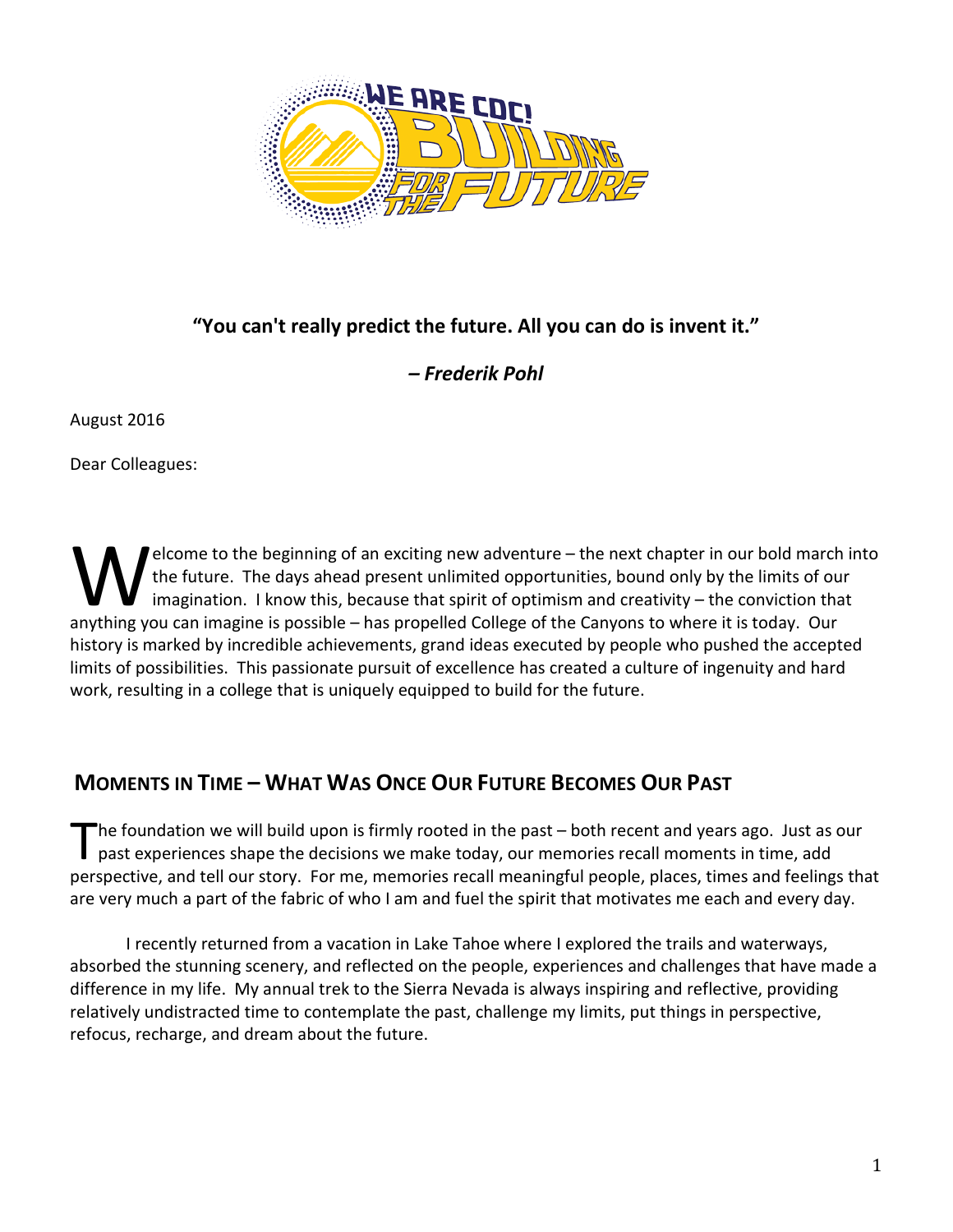What allows me to dream about the future with confidence are the many valued professional relationships I've had the great fortune to form over the years. Many of them have been developed here at College of the Canyons, which isn't all that surprising since I've spent two-thirds of my working life here! I place great value in these relationships, working side-by-side with principled, committed, hard-working people who demonstrate creativity and passion at every turn. It's inspiring to work with people who are building for the future by blazing new trails and, in the process, bringing out the best in themselves and others, especially in our students.

## **COMING HOME & LOOKING AHEAD**

My time in Lake Tahoe was refreshing and reinvigorating and I'm looking forward to the year ahead. I hope you took time to rest and recharge, to play and to dream, and to imagine the possibilities. I am excited to learn more about the new ideas, as well as the innovations that you and your teams will introduce to continue building for the future of our college and our students.

As I returned to a Santa Clarita engulfed in the smoke and ash of wildfires, I was struck by the many challenges our community has faced in just the last month. Two major fires, one on each side of the valley and near each of our campuses, presented us with an opportunity to play a role in responding to these

crises. I'm sure many of you have spoken with those who battled the Stevenson Ranch and Sand Canyon fires. Some of you were intimately involved. About 90 members of the Cougar Family were evacuated or had their homes threatened. In true COC fashion, COC staff pulled together and did what they could to help others.

**I'm so proud that you demonstrate your "Cougar character"** not only during emergencies, but on a daily basis. Whether you helped out with the Incident Command Center; provided relief and supplies to the less fortunate; took the time to pay a little more attention to the student or colleague who just needed

to be heard; helped our students to compete; or stepped up to the plate in a heroic way to advance the campaign for Measure E, *you are part of the great things that happen at COC*.

Your character, energy and compassion help fuel our progress and achieve success. The college stands out and grows stronger because of you, the people who make College of the Canyons the finest community college in California. I thank you, sincerely and from the bottom of my heart, for doing all that you do to epitomize our ideals, serve as role models for others, and continue to build for the future of COC.

Your selflessness and your greatness draws me back while fueling the excitement I feel at the start of any new academic year. *And this year that is especially true with the next steps to COC's future already in process.*

### **BUILDING THE FUTURE STARTS NOW**

s we begin a new fall semester with Opening Day on August 19, I'm sure you can agree: Every year at COC is different! **The good work of the past built the context for the future, and one key factor making this academic year so different from others was set in motion in June.**  A

*Let our legacy be about "planting seeds in a garden you never get to see" – from the Broadway play "Hamilton"*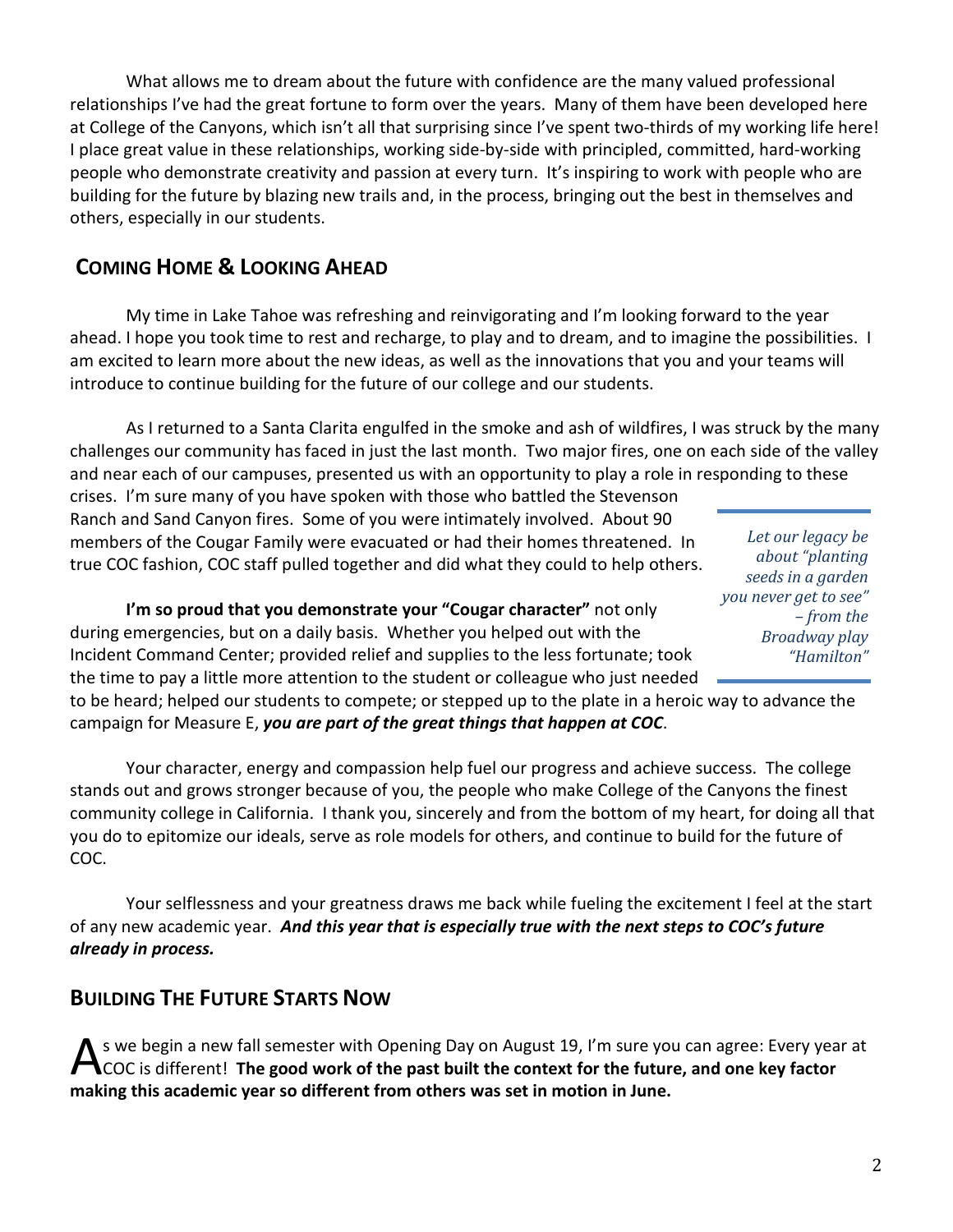Thanks to your tireless volunteer efforts and belief in the impact COC can have on the lives of countless students and this community for years to come, Measure E was successfully passed by the community we serve this past June 7. This bond will provide "fuel in the tank" for us to continue building classrooms, lecture halls, office space, adding access points, modernizing 45-year-old spaces and so much more for the next decade plus!

The \$230 million in resources that Measure E will provide over the next 12 years presents COC with an unparalleled opportunity to act on our program plans and provide continuous improvement in learning spaces for students and alumni as we work together, *building the future.*

Close your eyes and take a moment to imagine the completion of the Canyon Country Campus: the construction of permanent, state-of-the-art classrooms, lecture halls, labs and open spaces. At Valencia, imagine a series of long-overdue modernizations that you have identified for buildings, access, labs and lecture halls, including the much-needed parking structure! These major improvements will give COC the capacity to serve the 30,000 students expected to arrive on our campuses by 2027.

### **WE MAKE OUR OPPORTUNITIES**

**How is it that we have this opportunity?** At College of the Canyons, **we are brave enough** to selfreflect and honestly assess ourselves as to what worked and what could be better**. We are smart enough**  to take our best ideas and transform them into programs and services with lasting impact. **We are confident enough** to innovate, positively impacting untold numbers of lives. We do this because **We Are COC**: a community of passionate innovators; a team of visionary, tenacious and committed leaders. We have this opportunity because we created it through vision, along with tenacity, teamwork and flexibility.

As illustrated by the passage of Measure E, we anticipate tomorrow while delivering today. For the community to entrust us with such a large responsibility for the third time in 15 years, underscores the stellar reputation earned by each and every one of us. We can build for the future because of the foundation we have established by being excellent community citizens.

- $\checkmark$  We earn community support by always following through.
- $\checkmark$  We use our experience to guide us.
- $\checkmark$  We use our dreams to drive us.
- $\checkmark$  We use our integrity to finish what we started.
- $\checkmark$  We stay true to our word.
- $\checkmark$  And, always, we use the strength that occurs through teamwork to find ways to better serve students by envisioning how we can continue to invest in designing our future.

For all these reasons, it only seems natural how we arrived at our theme for the 2016-17 academic year: *We Are COC – Building for the Future.*

So, what better way to kick off this fall semester than to challenge yourself to think of five, perhaps 10, department and division goals that you'll see completed in the year ahead. Then, look ahead to 2022 or even 2027. Yes! Think one full decade out about the changes coming to COC and ask yourself: "What is *my* master plan?"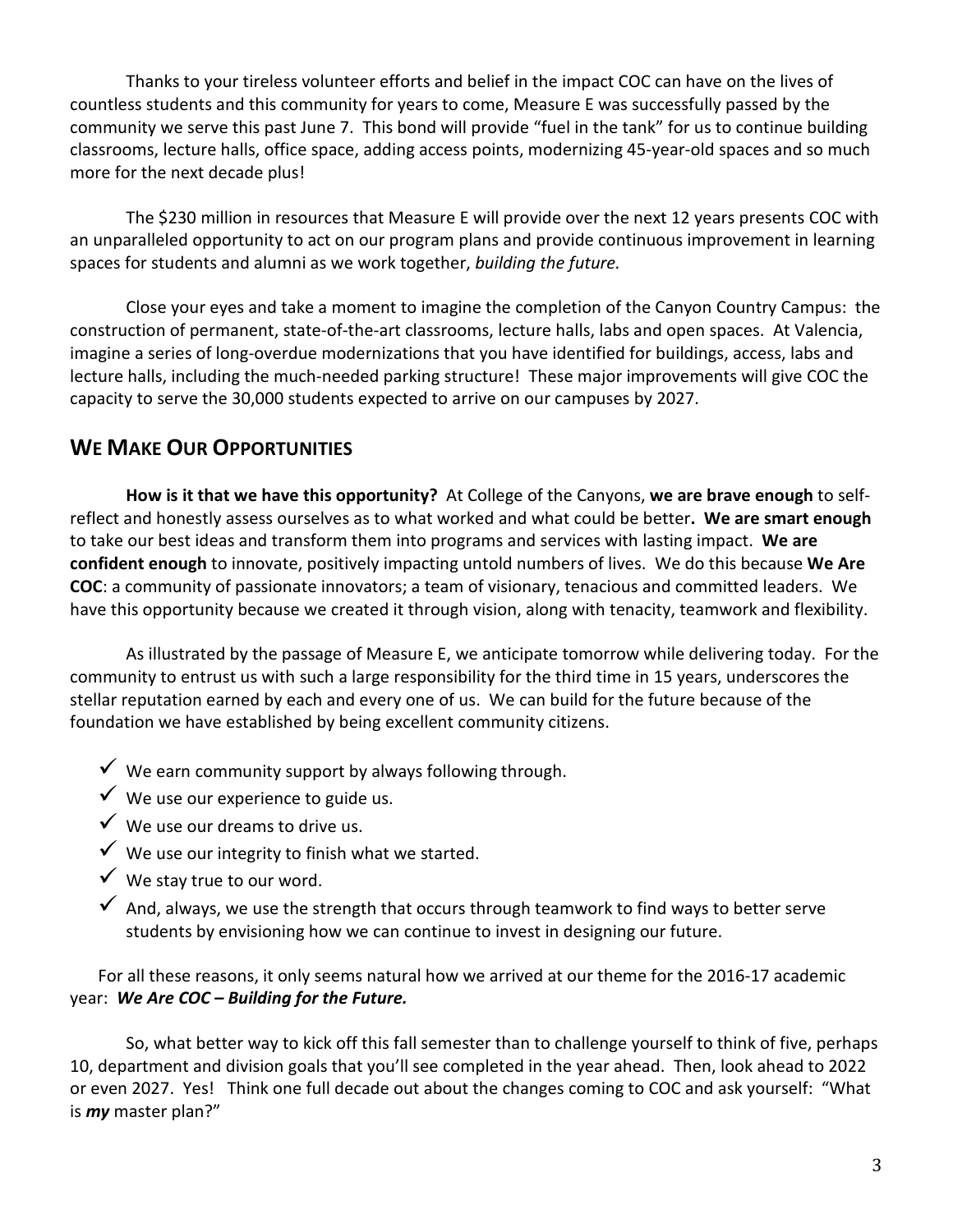Once you have reconnected and recommitted to the plans you have and will set in motion, challenge yourself to work that master plan and build *your* future, both within COC and personally! As we embark on the newest chapter in *We Are COC: Building for the Future*, together we have before us the opportunity to share our strong capabilities, characteristics and culture with prospective business and community partners; and future students and coworkers!

## **FUTURE POSSIBILITIES**

ur future is possible because of the foundation of success laid for us by those who have come before. It is that rich history of success that has given us the ability to lay claim to certain characteristics, which have become synonymous with College of the Canyons: O

- ✓ Student-focused
- ✓ Innovative
- ✓ Responsive
- ✓ Diverse
- ✓ Caring
- ✓ Award Winners

# **COC IS STUDENT-FOCUSED**

"irst, and most important, as a committed group of people, we are focused on the success of our **F** irst, and most important, as a committed group of people, we are focused on the success of our<br>students. That's a big responsibility, as the definition of **their** success is as diverse as their reasons for coming to COC. It seems that no matter what individuals hope to accomplish, large numbers of students find success here.

That is evident in walking our campuses and looking at the banners highlighting our alumni. You'll see the array of accomplishments that distinguish our alumni and show what College of the Canyons can empower others to achieve. We are the:

- $\checkmark$  Veterinarian's college
- $\checkmark$  Firefighter's college
- $\checkmark$  Nurse's college
- $\checkmark$  Attorney's college
- $\checkmark$  Teacher's college
- $\checkmark$  EMT's college
- $\checkmark$  Journalist's college
- $\checkmark$  Scientist's college
- $\checkmark$  Engineer's college
- $\checkmark$  Deputy's college
- $\checkmark$  Actor's college

Our accomplishments demonstrate our commitment to students, while the outcomes manifest how much we emphasize and facilitate continued success. In 2015-16, our success can be seen in specific milestones: We had the largest graduating class in college history with 1,766 students – **an increase of 21 percent over the prior year**; we ranked second in the state for student completion rate; and we are one of just a few colleges in the state where student enrollment continues to grow.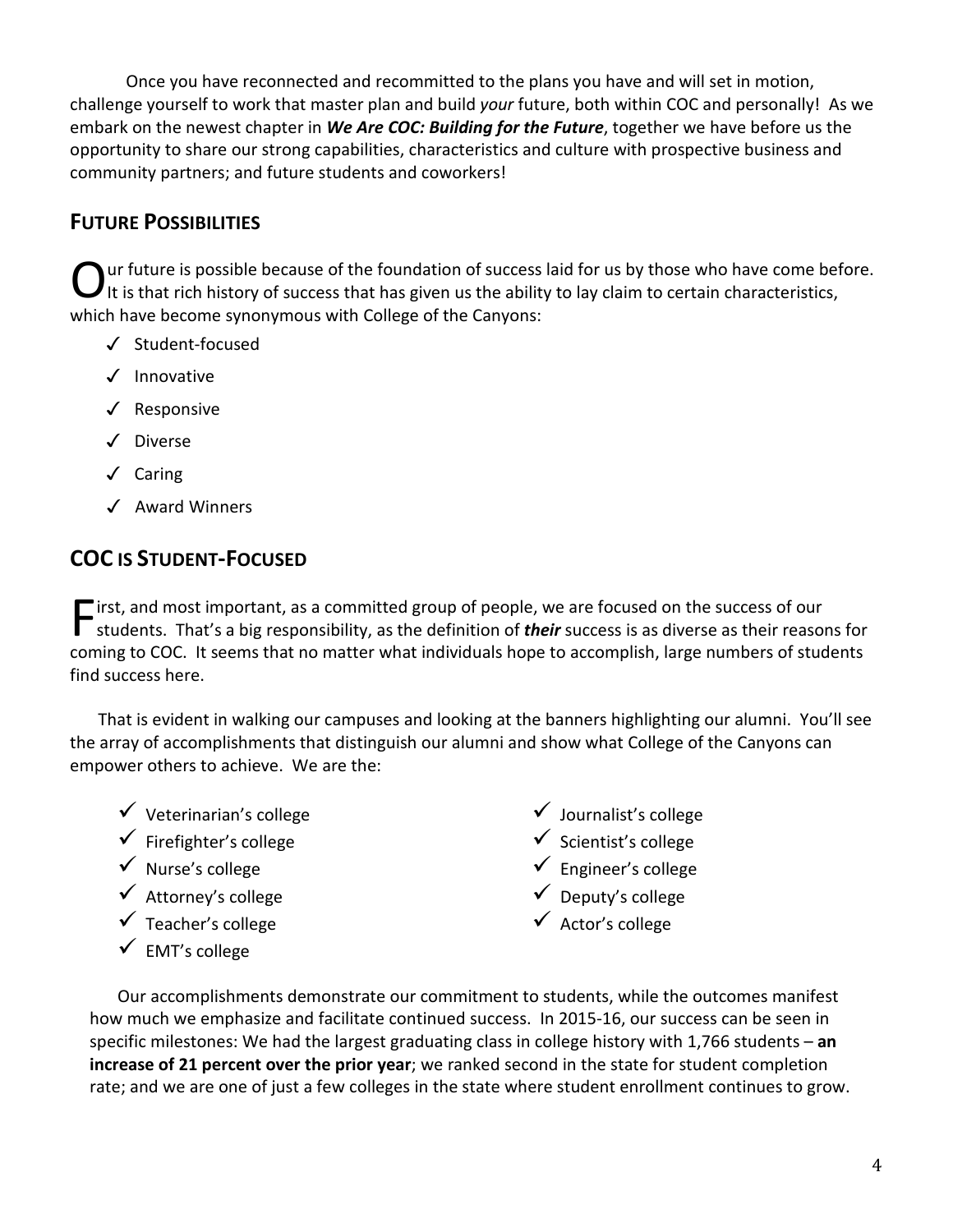It's successes like these that strengthen our foundation, driving COC to continue Building for the Future. And, it's successes like these that shore up our collective confidence, encouraging us to be innovative.

### **COC IS INNOVATIVE**

hat COC produces innovators has been a long-established fact. Administrators, faculty and staff That COC produces innovators has been a long-established fact. Administrators, faculty and st<br>are encouraged to dream and dream BIG! This freedom to dream gives rise to creativity and innovation, which have long been defining characteristics of College of the Canyons.

We proved that again in the past year as we made the long-anticipated move to electronic services for our students with the launch of the **online education plan**, giving students the power to plan their college experience in advance; expanded use of **ePortfolios,** empowering students to develop professional digital examples of their work to show potential employers; and the implementation of **etranscripts**, significantly reducing costs of mailing and saving priceless time.

These are but a few of the countless accomplishments that have benefitted students. By saving time and money with these student-focused services now, it provides us with the flexibility to plan for more innovations that help us better respond to the needs of current and future students.

And, innovate and respond we do! Since Spring 2008, when we first introduced LEAP (Leadership Education in Action Program)—followed in Spring 2010 with LEAP II participants have developed 51 "Solution Team" projects. Many of these outstanding ideas have become funded programs, which have been incorporated into our mainstream student services. Just a few of those great innovations include programs such as the Student Success Task Force, Behavioral Intervention Team, OER Degree Pathway, MakerSpace, After School Extracurricular Enrichment Space, Breaking into High Tech Fields, Safety & Sexual Assault Messaging Campaign, and Streamlined Student Registration. *Our future will be shaped by the assumptions we make about who we are and what we can be. ~ R.M. Kanter*

COC does not hesitate to partner up to benefit students. "It Takes a Barrio" is one such program where COC and CSUN's Chicano Studies programs teamed up to utilize a three-year National Education Association Great Public Schools grant. This program mentors minority students at Golden Valley high school in exploring and pursing a pathway to higher education; and exposing them to pertinent social justice issues that affect them and their families.

Furthermore, *we actively seek ways to help students succeed*: *even when they may think they can't.* This dedication to our students is demonstrated daily in our award-winning classes: Math 75 and English 96. **These programs triple our students' chances of completing these classes in a shorter time period.** Programs such as these put our student focus on full display, while providing our institution the flexibility to respond to student needs *before* they arise.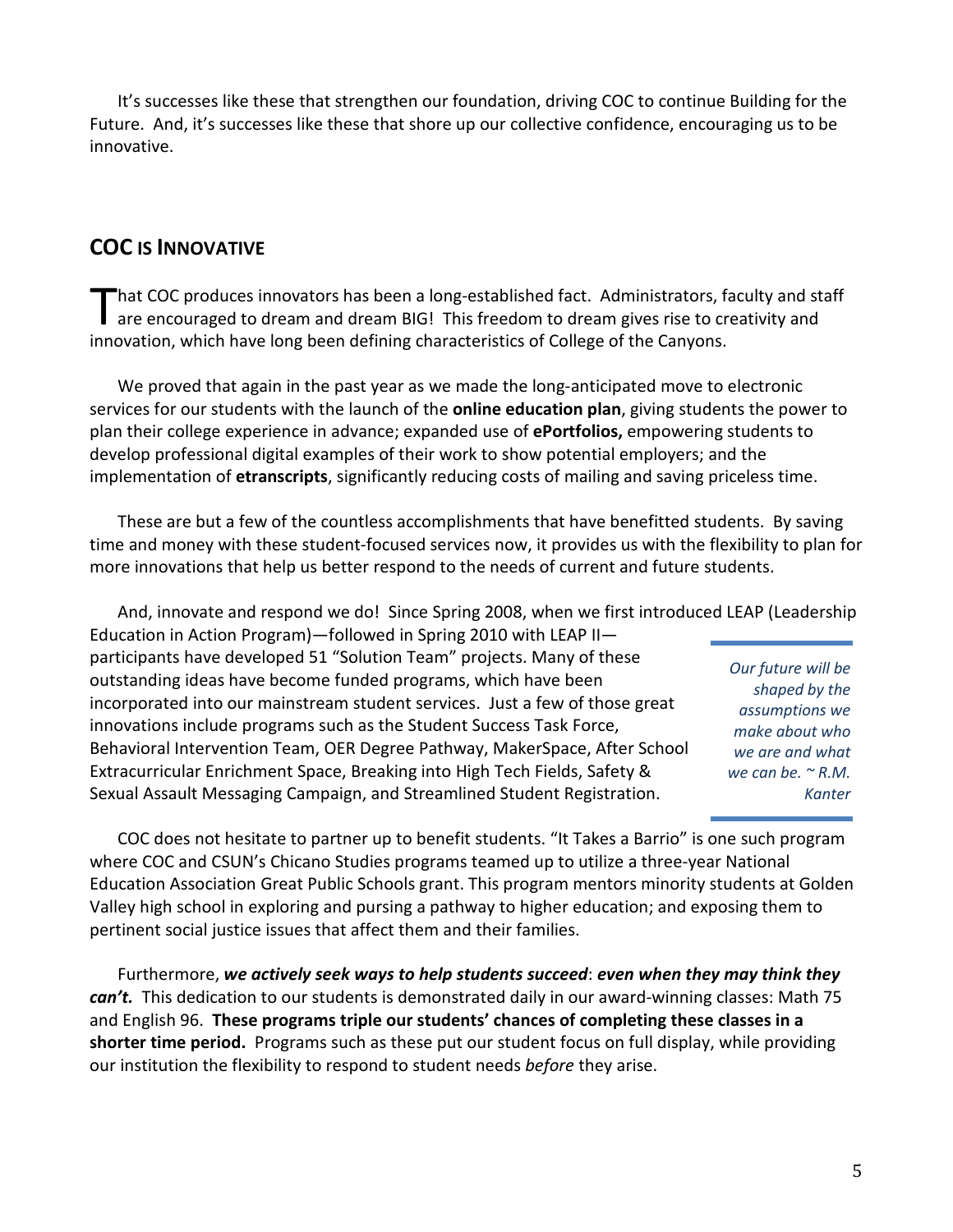# **COC IS RESPONSIVE**

**M** uch of our innovation is driven by our continued focus on responding to emerging community needs. Whether the need is business and industry, local school districts, or community organizations, COC has built a reputation for collaboration and partnership, which has yielded amazing opportunities for our students and the encompassing community.

Our responsiveness was on full display during the past year during **two job fairs that served more than 1,000 job seekers and employers**; and as **we delivered training in chemistry, earth sciences, biology, physics and engineering to science teachers from local K-12 school districts** to help prepare them for new science standards.

Further, COC's one-of-a-kind University Center worked with its partners to **launch a bachelor of science in nursing program,** shortening the time needed for nurses to earn bachelor's degrees; as well as a much-in-demand **bachelor of arts in accounting program**. COC also opened a civic engagement initiative highlighted by the first-ever "McKeon Leadership Forum," named in honor of retired Congressman Buck McKeon.

Our historic "firsts" started long ago and are as diverse as our student population; our faculty and staff; and the community we serve. When Cougars work together, with no artificial boundaries, there are zero limits to what we can achieve.

*The future will be shaped in the arena of human activity, by those willing to commit their minds and their bodies to the task. ~ Robert Kennedy*

### **COC IS DIVERSE**

chievement can only be reached at the highest levels when **inclusion is a priority.** Diversity is a hallmark of College of the Canyons, and we proactively encourage different perspectives, experiences and cultural influences to shape our futures and improve experiences for all. We value the richness of experience that results from differing perspectives. In this increasingly diverse environment, we naturally foster cooperation, acceptance, democracy and free expression of ideas; diversity opens the door for greater understanding among people from all cultures and all walks of life. A

Our student body grows increasingly diverse, as does our faculty, administrators and staff. This is something of which I am particularly proud. Our diversity allowed College of the Canyons to showcase our efforts at the Fall Language Film Series of award-winning foreign-language films, the International Music & Dance Festival, the International Film Festival, and the International Poetry Reading.

The college community crowded in to meet and interact with acclaimed Asian American author Celeste Ng for a discussion of her best-selling novel "Everything I Never Told You" during her visit. Many more people from the community we service—students and residents—were present at the "2016 Library & Equity Speaker Series." This event addressed a number of interrelated industry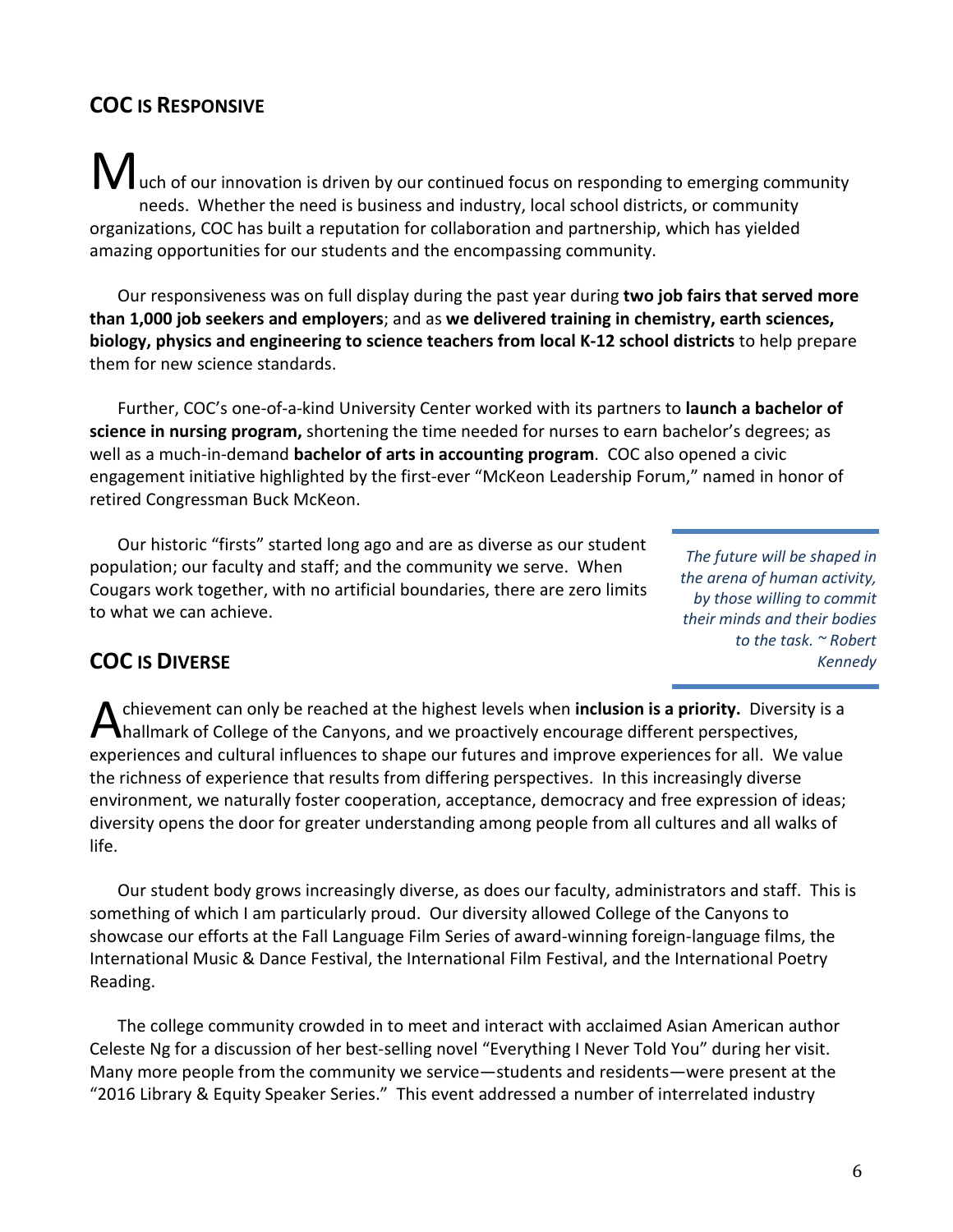issues and themes such as emerging technology, diversity and inclusion, academic literature, and outreach efforts.

To me, one of the most impactful projects of the last academic year was a 2016 winter session assignment that soon turned into the opportunity of a lifetime for the group of **College of the Canyons advanced animation students. This talented group was responsible for producing "When Man To Man Is A Wolf: Scenes From The Life of Lidia Budgor," a Holocaust-focused documentary that premiered as part of an exhibit at the Los Angeles Museum of the Holocaust**, and will be featured on campus later this year.

The stimulating discussions prompted by these events brought up even more ideas and inclusive events for the 2016-17 academic year and beyond. At COC, we take great care to ensure that our best practices reflect and serve our global student, faculty, administrator and staff population.

# **COC IS CARING**

The spirit of connectedness and care for one another is clearly evident on our campuses. I see it in The spirit of connectedness and care for one another is clearly evident on our campuses. I see<br>the way faculty, staff, and administrators interact, and I see it particularly in how we make an effort to serve our students and help them face challenges beyond the classroom.

From presenting the "**I'Mpossible Project,"** a one-man Broadway-style play **tackling the subject of suicide and its prevention**; to hosting the **Body-Mind-Wellness Community Resource Fair**; to organizing **Volunteers in Action**, which enabled dozens of organizations to share their mission and recruit student volunteers, to the **in-depth research of human trafficking** and its impacts on the Santa Clarita Valley by students from the **Civic Engagement Club**, our **real compassion for others shows** itself time and again as COC seeks a way to help with every challenge, at every turn.

That Cougars continue to turn their thoughts and give of their time to others is just one more characteristic of which we should all be proud.

# **COC IS AWARD-WINNING**

 $\int$  ho we are as a college – student-focused, innovative, responsive, diverse, and caring – has  $\bigvee$  ho we are as a college – student-focused, innovative, responsive, diverse, and caring – has<br>enabled us to stand out from the rest. Individual actions and a commitment to teamwork have contributed to our collective success. The byproduct has been the public acknowledgements the college has earned through *your* diligence and effort.

The highest recognition was the **2015 Student Success Award**, bestowed by the California Community College Chancellor's Office. As if that wasn't exciting enough, the Board of Governors honored COC with the **2015-16 Exemplary Program Honorable Mention Award for the "Accelerate Your Dreams to Reality" project.** 

Our excitement continued with the **California Community College Classified Senate (4CS) Model Senate Award won by the Classified Senate**. This honor is given to only three of California's 113 community colleges.